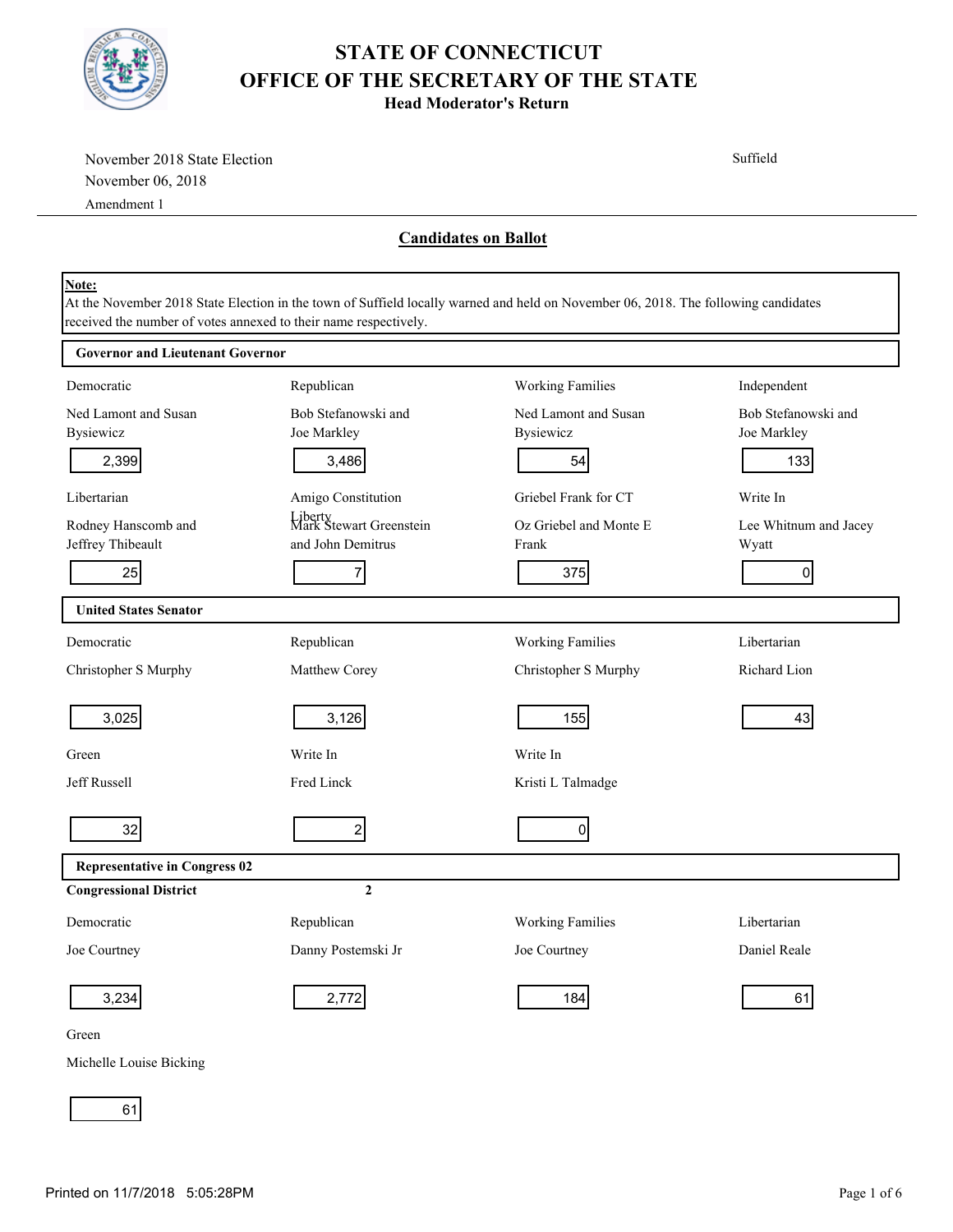

**Head Moderator's Return**

| November 2018 State Election<br>November 06, 2018 |                   |                         | Suffield      |
|---------------------------------------------------|-------------------|-------------------------|---------------|
| Amendment 1                                       |                   |                         |               |
| <b>State Senator 07</b>                           |                   |                         |               |
| <b>Senatorial District</b>                        | $\overline{7}$    |                         |               |
| Democratic                                        | Republican        | <b>Working Families</b> | Independent   |
| Annie Hornish                                     | John A Kissel     | Annie Hornish           | John A Kissel |
| 2,687                                             | 3,436             | 156                     | 118           |
| <b>State Representative 61</b>                    |                   |                         |               |
| <b>Assembly District</b>                          | 61                |                         |               |
| Democratic                                        | Republican        | Independent             |               |
| Jack Henrie                                       | Tami Zawistowski  | Tami Zawistowski        |               |
| 2,409                                             | 3,822             | 173                     |               |
| <b>Secretary of the State</b>                     |                   |                         |               |
| Democratic                                        | Republican        | <b>Working Families</b> | Independent   |
| Denise W Merrill                                  | Susan Chapman     | Denise W Merrill        | Susan Chapman |
| 2,784                                             | 3,157             | 127                     | 125           |
| Libertarian                                       | Green             |                         |               |
| Heather Lynn Sylvestre<br>Gwynn                   | S Michael DeRosa  |                         |               |
| 45                                                | 55                |                         |               |
| <b>Treasurer</b>                                  |                   |                         |               |
| Democratic                                        | Republican        | <b>Working Families</b> | Independent   |
| Shawn Wooden                                      | Thad Gray         | Shawn Wooden            | Thad Gray     |
| 2,674                                             | 3,239             | 127                     | 127           |
| Libertarian                                       | Write In          |                         |               |
| Jesse Brohinsky                                   | W. Michael Downes |                         |               |
| 79                                                | $\overline{0}$    |                         |               |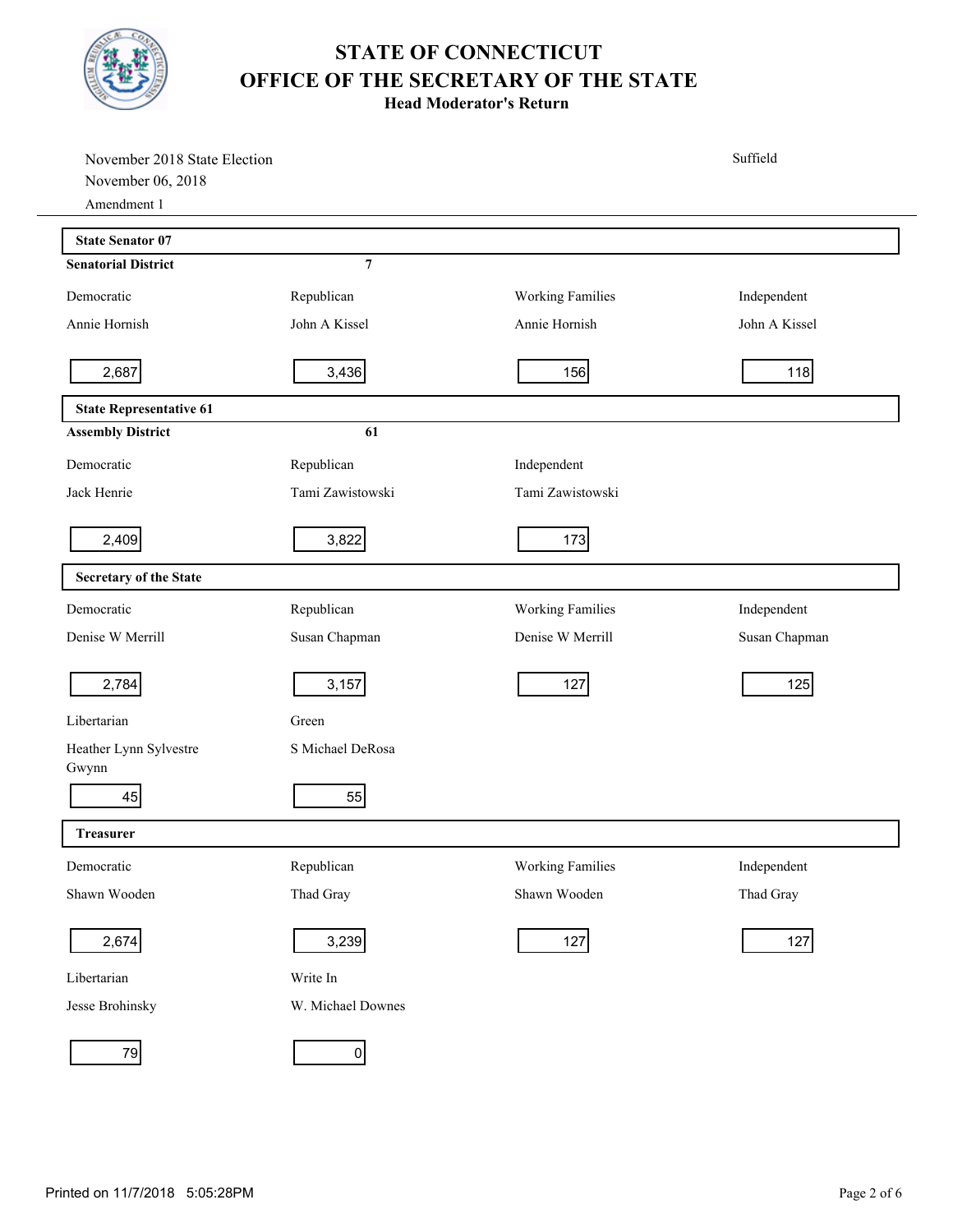

**Head Moderator's Return**

| November 2018 State Election<br>November 06, 2018<br>Amendment 1 |                 |                         | Suffield                   |
|------------------------------------------------------------------|-----------------|-------------------------|----------------------------|
| Comptroller                                                      |                 |                         |                            |
| Democratic                                                       | Republican      | <b>Working Families</b> | Independent                |
| Kevin Lembo                                                      | Kurt Miller     | Kevin Lembo             | Kurt Miller                |
| 2,687                                                            | 3,183           | 108                     | 126                        |
| Libertarian                                                      | Green           |                         |                            |
| Paul Passarelli                                                  | Edward G Heflin |                         |                            |
| 62                                                               | 52              |                         |                            |
| <b>Attorney General</b>                                          |                 |                         |                            |
| Democratic                                                       | Republican      | Working Families        | Independent                |
| William Tong                                                     | Sue Hatfield    | William Tong            | Sue Hatfield               |
| 2,477                                                            | 3,532           | 75                      | 156                        |
| Green                                                            |                 |                         |                            |
| Peter D Goselin                                                  |                 |                         |                            |
| 72                                                               |                 |                         |                            |
| <b>Judge of Probate 03</b>                                       |                 |                         |                            |
| <b>Probational District</b>                                      | $\mathbf{3}$    |                         |                            |
| Democratic                                                       |                 |                         |                            |
| David A Baram                                                    |                 |                         |                            |
| 3,692                                                            |                 |                         |                            |
| <b>Registrar of Voters</b>                                       |                 |                         |                            |
| Democratic                                                       | Republican      |                         |                            |
| Darlene Burrell                                                  | Lynn Joyal      |                         |                            |
| 2,850                                                            | 3,180           |                         |                            |
|                                                                  |                 |                         | List of Votes Certified By |

-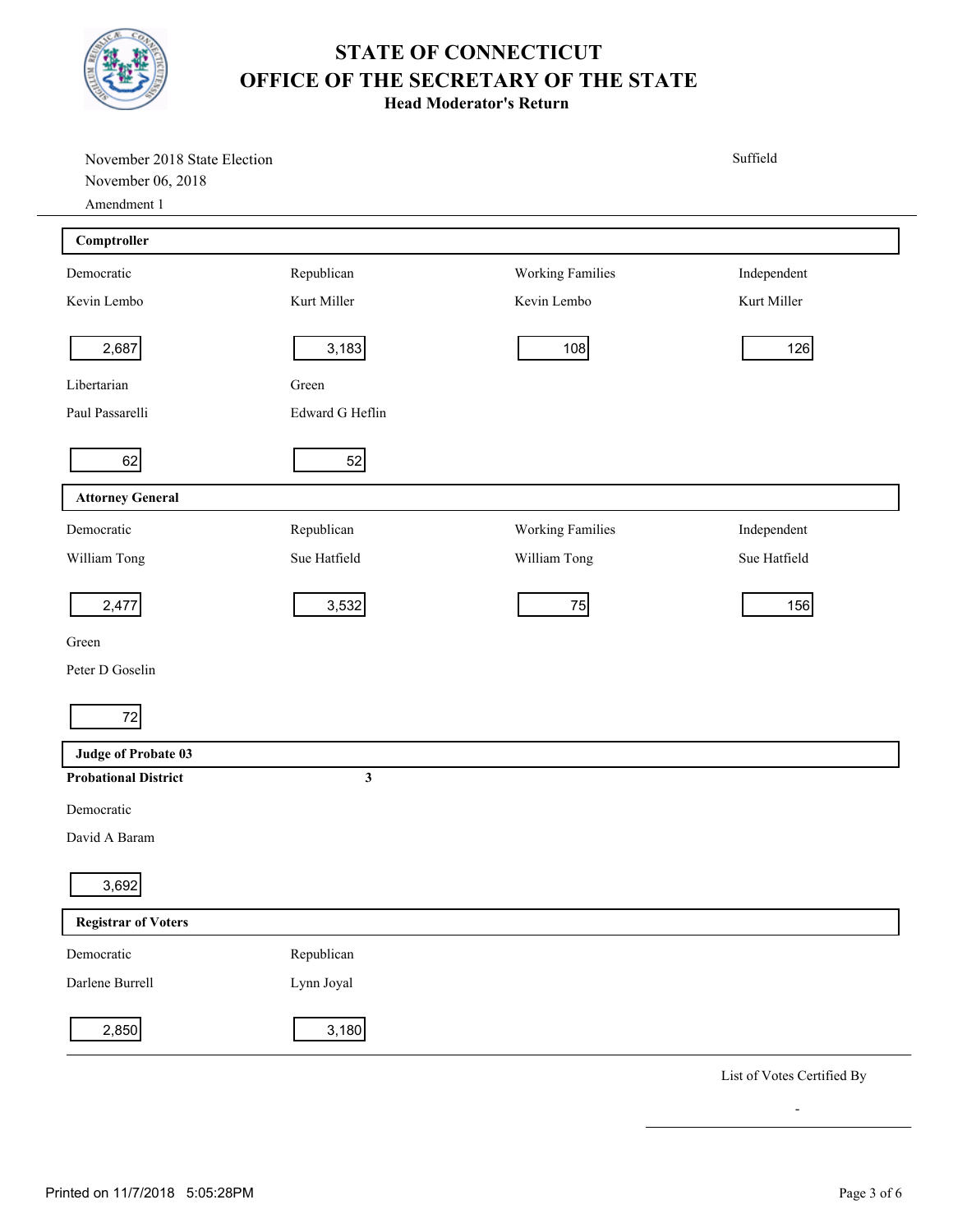

**Head Moderator's Return**

| November 2018 State Election                                                                       | Suffield           |  |  |  |  |
|----------------------------------------------------------------------------------------------------|--------------------|--|--|--|--|
| November 06, 2018                                                                                  |                    |  |  |  |  |
| Amendment 1                                                                                        |                    |  |  |  |  |
| <b>Report of Absentee Ballots</b>                                                                  |                    |  |  |  |  |
| <b>Congressional District 2</b>                                                                    |                    |  |  |  |  |
| <b>Number Received from Town Clerk</b>                                                             |                    |  |  |  |  |
| <b>Number Issued</b>                                                                               |                    |  |  |  |  |
|                                                                                                    |                    |  |  |  |  |
| Presidential<br><b>Overseas</b><br><b>Election Day Registration</b><br><b>Military</b><br>Absentee |                    |  |  |  |  |
| ٠<br>٠<br>٠<br> 0 <br>٠<br>451<br>$\mathbf{1}$<br>64<br>$\Omega$                                   | $\equiv$<br>516    |  |  |  |  |
| <b>Number Rejected</b>                                                                             | $(\textnormal{-})$ |  |  |  |  |
| Absentee<br>Military<br>Overseas<br><b>Election Day Registration</b><br>Presidential               |                    |  |  |  |  |
| ٠<br>٠<br>$\overline{7}$<br>٠<br>$\overline{0}$<br>$\overline{0}$<br>$\overline{0}$<br>٠           | Ξ<br>7             |  |  |  |  |
| $\Omega$                                                                                           |                    |  |  |  |  |
| Number Counted                                                                                     | 509                |  |  |  |  |
| <b>Report of Provisional Ballots</b>                                                               |                    |  |  |  |  |
|                                                                                                    |                    |  |  |  |  |
| Total Provisional Ballots Issued Town wide<br>$\overline{0}$                                       |                    |  |  |  |  |
| <b>Official Check List Report</b>                                                                  |                    |  |  |  |  |
| <b>Names on Official Check List</b>                                                                | 9,139              |  |  |  |  |
| (Names on the Official check list-Names on Active List and names Restored to the Active List       |                    |  |  |  |  |
| $(+)$<br>on Election Day; also Overseas Ballot Applicants.)                                        |                    |  |  |  |  |
| <b>Election Day Registration</b><br>64                                                             |                    |  |  |  |  |
| (Total Election Day Registration (EDR) Issued)                                                     |                    |  |  |  |  |
| <b>Grand Total Names on Active List</b>                                                            | 9,203              |  |  |  |  |
| <b>Names Checked as Having Voted</b>                                                               | 6,525              |  |  |  |  |
| (Total of names-by-name count of ALL names checked on the Official Check List as having            |                    |  |  |  |  |
| voted at the polls, by Absentee ballot and by Overseas Ballot -- including names checked at        |                    |  |  |  |  |
| the absente ballot central counting location, if any.)                                             |                    |  |  |  |  |
| Total Votes for Governor/President                                                                 | 6,479              |  |  |  |  |
| All Candidates                                                                                     |                    |  |  |  |  |
| (This number should be less than or Equal to names checkes as having voted)                        |                    |  |  |  |  |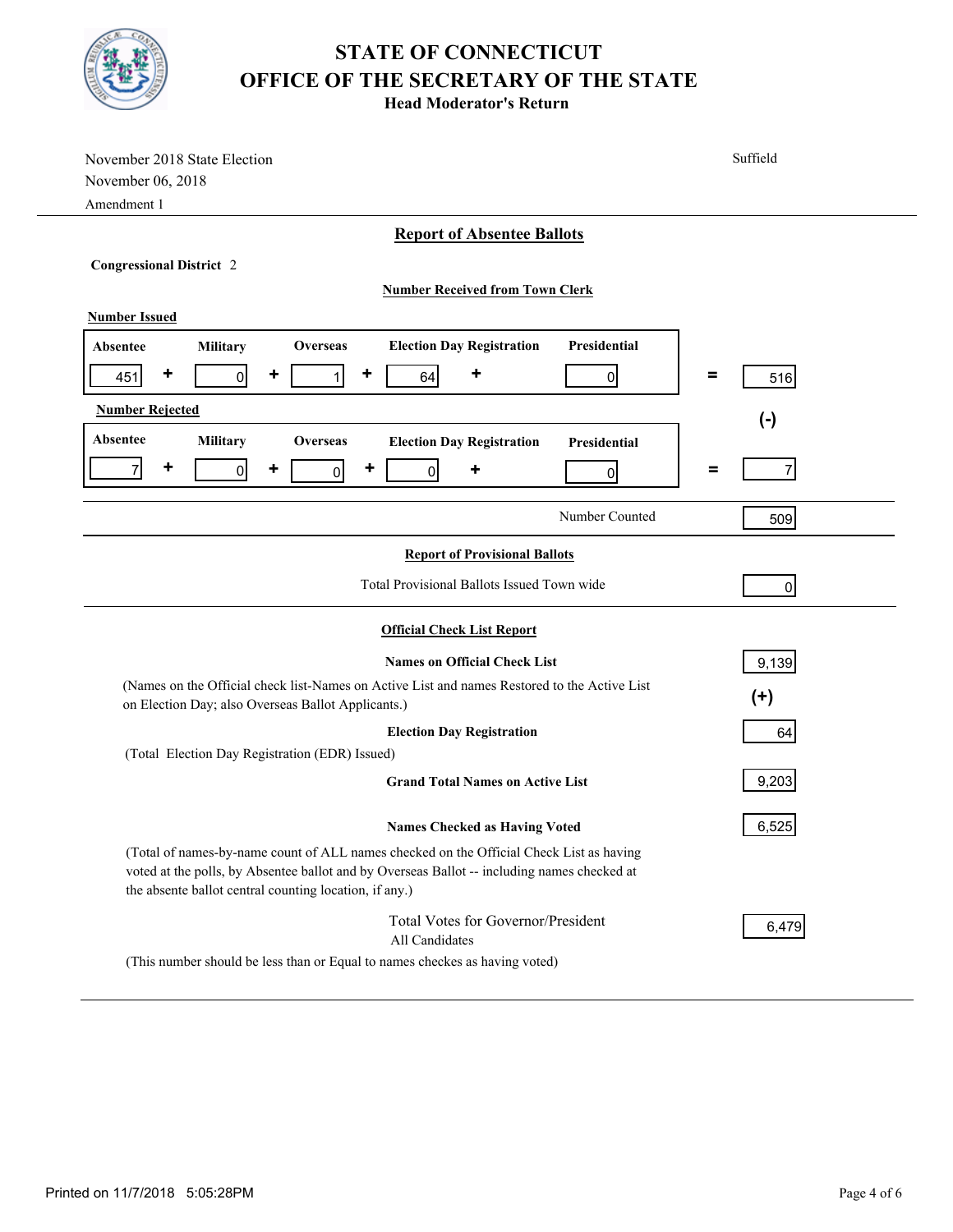

**Head Moderator's Return**

November 2018 State Election November 06, 2018 Amendment 1

Suffield **Questions on Ballot** TOWN No Votes Yes Votes Suffield *1. "SHALL THE CONSTITUTION OF THE STATE BE AMENDED TO ENSURE (1) THAT ALL MONEYS CONTAINED IN THE SPECIAL TRANSPORTATION FUND BE USED SOLELY FOR TRANSPORTATION PURPOSES, INCLUDING THE PAYMENT OF DEBTS OF THE STATE INCURRED FOR TRANSPORTATION PURPOSES, AND (2) THAT SOURCES OF FUNDS DEPOSITED IN THE SPECIAL TRANSPORTATION FUND BE DEPOSITED IN SAID FUND SO LONG AS SUCH SOURCES ARE AUTHORIZED BY STATUTE TO BE COLLECTED OR RECEIVED BY THE STATE?"* 4398 666 *2. "SHALL THE CONSTITUTION OF THE STATE BE AMENDED TO REQUIRE (1) A PUBLIC HEARING AND THE ENACTMENT OF LEGISLATION LIMITED IN SUBJECT MATTER TO THE TRANSFER, SALE OR DISPOSITION OF STATE-OWNED OR STATE-CONTROLLED REAL PROPERTY OR INTERESTS IN REAL PROPERTY IN ORDER FOR THE GENERAL ASSEMBLY TO REQUIRE A STATE AGENCY TO SELL, TRANSFER OR DISPOSE OF ANY REAL PROPERTY OR INTEREST IN REAL PROPERTY THAT IS UNDER THE CUSTODY OR CONTROL OF THE AGENCY, AND (2) IF SUCH PROPERTY IS UNDER THE CUSTODY OR CONTROL OF THE DEPARTMENT OF AGRICULTURE*  4088 828

*OR THE DEPARTMENT OF ENERGY AND ENVIRONMENTAL PROTECTION, THAT SUCH ENACTMENT OF LEGISLATION BE PASSED BY A TWO-THIRDS VOTE OF THE TOTAL MEMBERSHIP OF* 

*EACH HOUSE OF THE GENERAL ASSEMBLY?"*